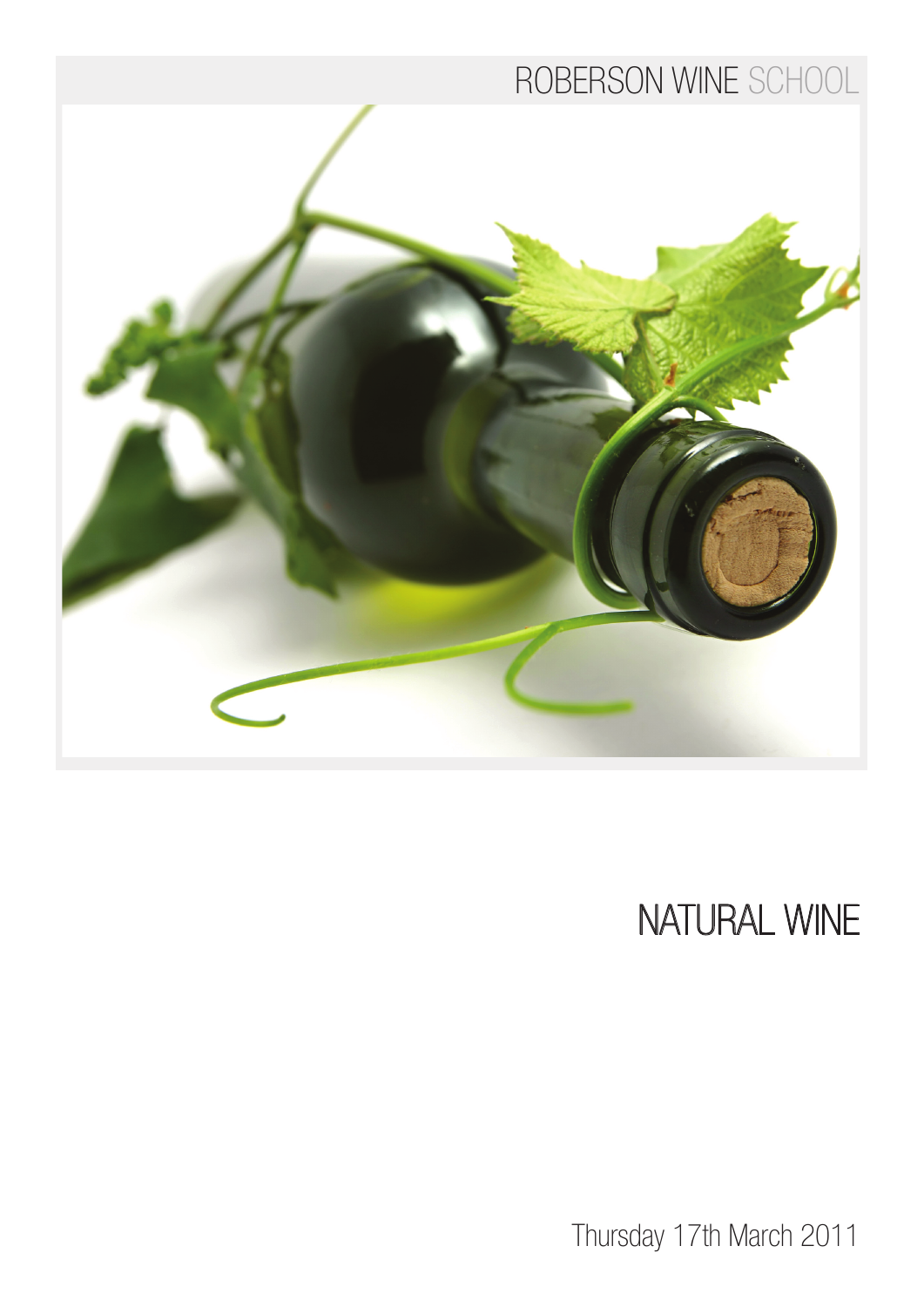## NATURAL WINE WHAT IS IT?

### The definition (according to morethanorganic.com):

A natural wine is a wine made:

- \* in small quantities
- \* by an independent producer
- \* on low-yielding vineyards
- \* from handpicked, organically grown grapes
- \* without added sugars or foreign yeasts
- \* without adjustments for acidity
- \* without micro-oxygenation or reverse-osmosis
- \* little or no added sulphites

A natural wine contains no more than:

- \* 10 mg/l total sulphur if red
- \* 25 mg/l total sulphur if white

If sulphur dioxide is added, it will be only at bottling and only in the tinest quantities. Many natural wines are made without the addition of sulphur dioxide at any point.

The first question that people ask about natural wines is "what are they?". Are they organic wines? What is different compared to conventional wines? The definition above comes from an interesting website called morethanorganic.com, which is a rallying point for many in the French natural wine movement and is run by a chap called Pierre Jancou who has been an important part of the scene's development.

But let's go back to the start. What are natural wines all about?

In the oldest of the olden days, wine was left to its own devices - indeed, that's how it was discovered in the first place. Grow some vines and harvest their fruit. Crush the grapes in some sort of container, leave them macerating on their skins until the juice begins to ferment and once nature has taken its course, pour it into a glass and away you go.

Fast forward to the 90s and obviously things had got a lot more complicated, resulting in the technical approach pioneered by students of Davis (USA) and Rosemount (Australia) Universities, and creating a generation of winemakers that thought themselves more important than their terroir (if indeed their vineyards had any terroir). It was around this time that the New World countries had well and truly knocked the French off their perch and many vignerons in the motherland were searching for a way to reinvigorate their businesses. Most of them decided that if they couldn't beat the New Worlders, they better join them. The Vin de Pays category became increasingly important, as varietally labelled wines that were mechanically harvested reached the market as the likes of 'Arrogant Frog' or 'Chat en Oeuf'. This attempt to rival the Jacob's Creek and Gallo wines was a success for many and relaxing the label laws and production regulations allowed the French to recapture some market share.

But not everyone wanted to go down this road. Some winemakers began looking for a different banner to rally around and there was something going on in Beaujolais that caught the imagination of many young vignerons across the country.

Jules Chauvet is recognised as being the father of natural wines. Back in the 50s and 60s he pioneered the idea of using little or no sulphur during the production process and continued to research and develop his ideas throughout his career as a winemaker and chemist. Chauvet was a brilliant man who made great strides in the understanding of yeasts, malolactic fermentations and carbonic maceration. He was widely regarded as a brilliant taster (he even invented the now ubiquitous ISO tasting glass) and was a highly respected Beaujolais negociant for most of his life, although his ideas on sulphur were treated with suspicion by the region's rank and file winemakers.

In 1973 a man called Marcel Lapierre inherited his family domaine and after a few years he became disillusioned with what he saw as a homogenisation of styles in the region. By the early 1980s Bojo Nouveau was at the height of its powers and thanks to the use of synthetic yeasts, Lapierre thought everyone's wine was beginning to taste the same (something many critics of Beaujolais would doubtless agree with). It was around this point that Marcel met Chauvet and became enamoured by the big man's ideas on winemaking. Marcel decided to jump in with both feet - eliminating sulphur from his winemaking program and relying solely on indigenous yeasts in the winery.